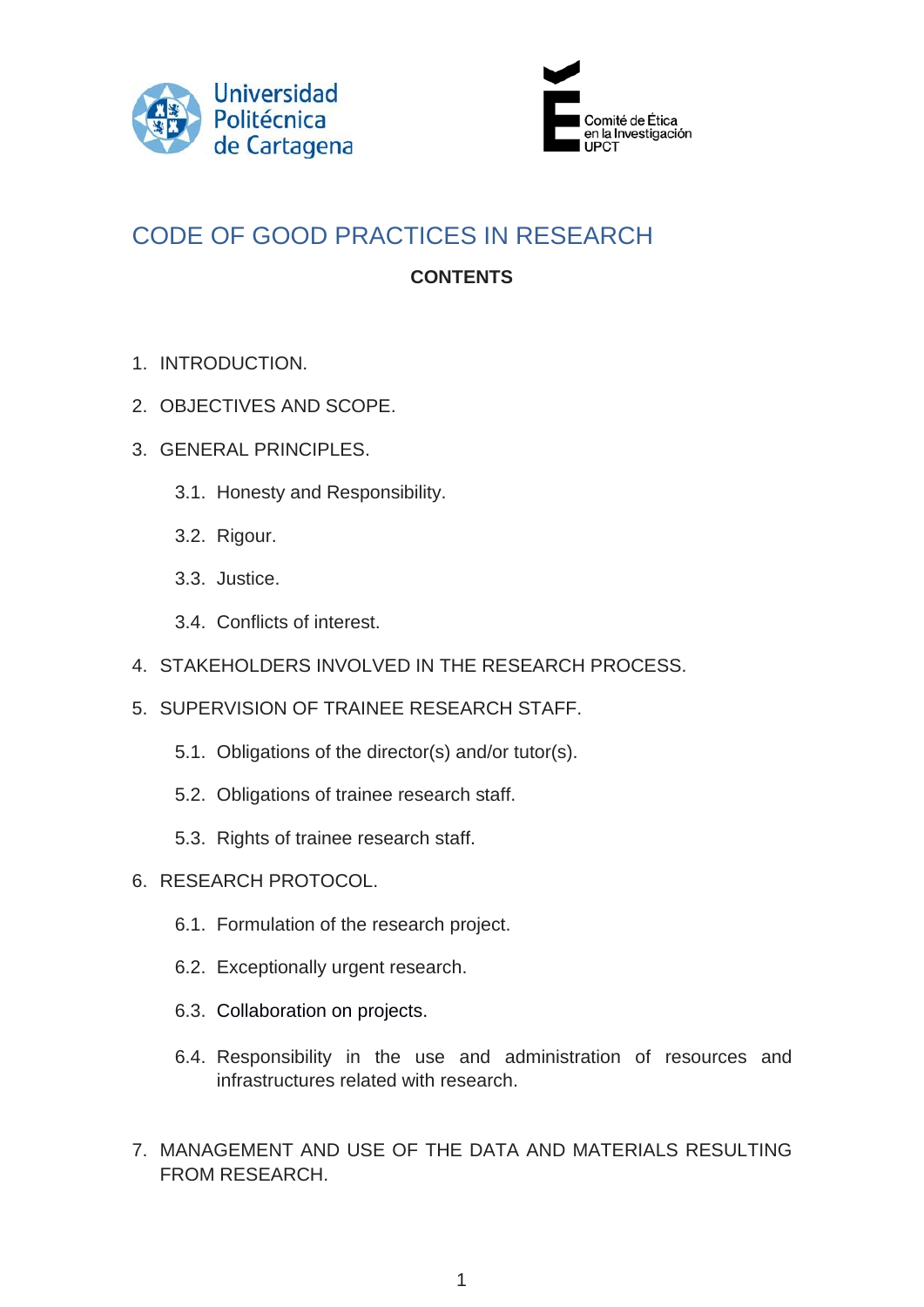



- 7.1. Plan for data collection and conservation.
- 7.2. Register of data and rectifications.
- 7.3. Conservation of data and samples.
- 7.4. Custody and access to the data gathered.
- 7.5. Ownership of the data and samples.
- 7.6. Use of data and samples by third parties.
- 7.7. Protection of personal data.
- 8. RESEARCH PROJECTS SPONSORED BY INDUSTRY AND OTHER FOR-PROFIT ENTITIES.
- 9. PRACTICES FOR PUBLICATION, PROTECTION, AND DISSEMINATION.
	- 9.1. The publication as the product of the research process.
	- 9.2. Responsible research and innovation (RRI).
	- 9.3. Oral communications.
	- 9.4. Revision of errors.
	- 9.5. Protection of results with a possible commercial interest.
	- 9.6. Unpublished results.
	- 9.7. Fragmented publication.
	- 9.8. Repeated publication.
	- 9.9. Bibliographical references to third parties.
	- 9.10. Acknowledgements.
	- 9.11. Institutional credits and help.
	- 9.12. Publications in open access.
	- 9.13. Presentation in media.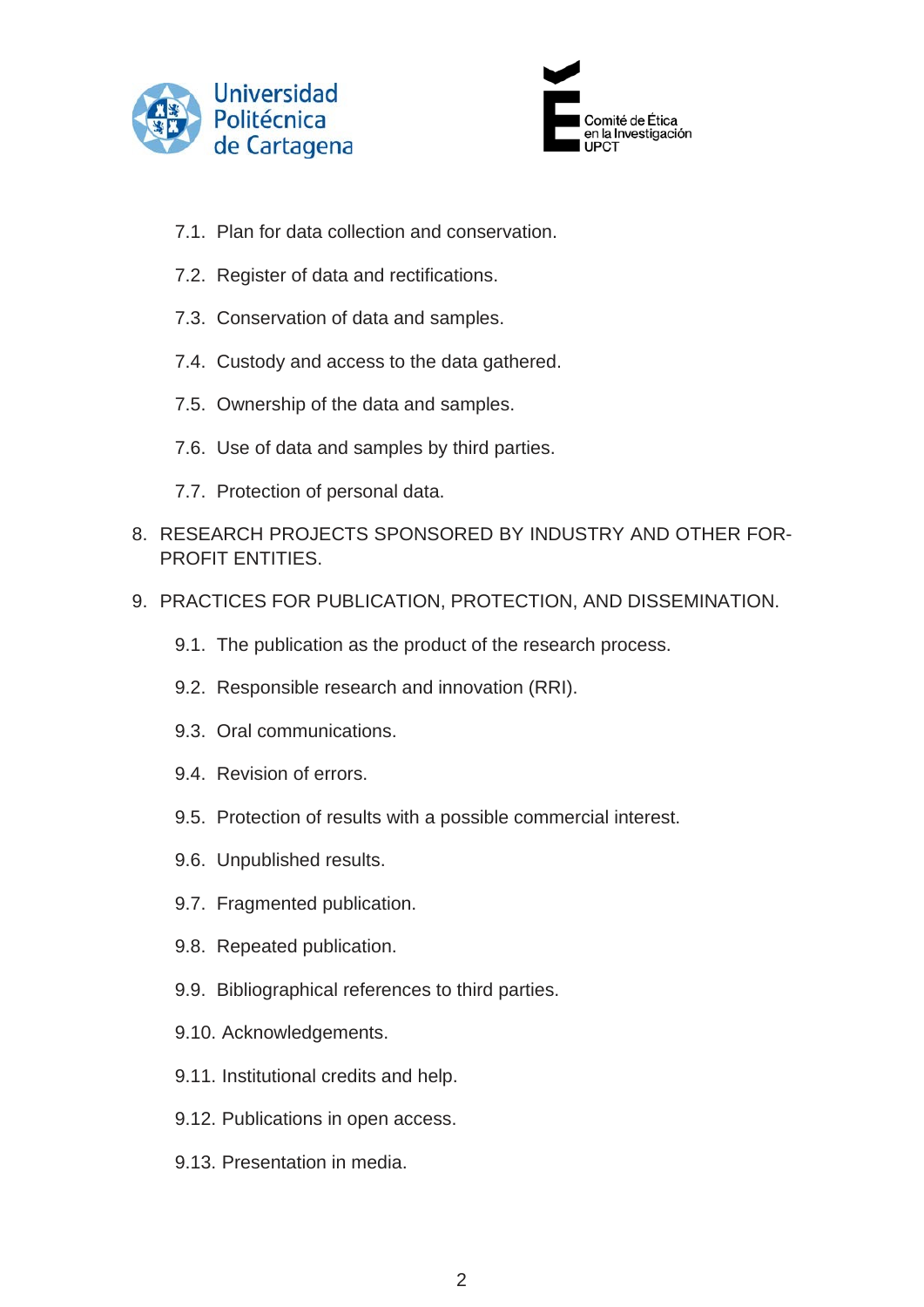



9.14. Premature presentation of results.

## 10. AUTHORSHIP OF SCIENTIFIC WORK, PUBLICATIONS, AND PATENTS.

- 10.1. Provision of data, opinions, or test subjects.
- 10.2. Partially responsible authors.
- 10.3. Honorary and ghost authors.
- 10.4. Indication of authorship in reports.
- 10.5. Shared main authorship.
- 10.6. Signature of the curriculum vitae.

#### 11. PRACTICE OF PEER REVIEW

- 11.1. Honesty in review processes.
- 11.2. Confidentiality of reviews.
- 12. EXISTING REGULATIONS GOVERNING CONCRETE ASPECTS OF THE SCIENTIFIC ACTIVITY.
	- 12.1. Areas of research subject to specific regulations.

12.2. Specific UPCT regulations.

- 13. MODIFICATIONS TO THE CODE OF GOOD PRACTICES IN RESEARCH.
- 14. REQUIREMENT OF ACTION OF THE CEI-UPCT BY UPCT PERSONNEL.

ADDITIONAL DISPOSITION

#### **1. INTRODUCTION.**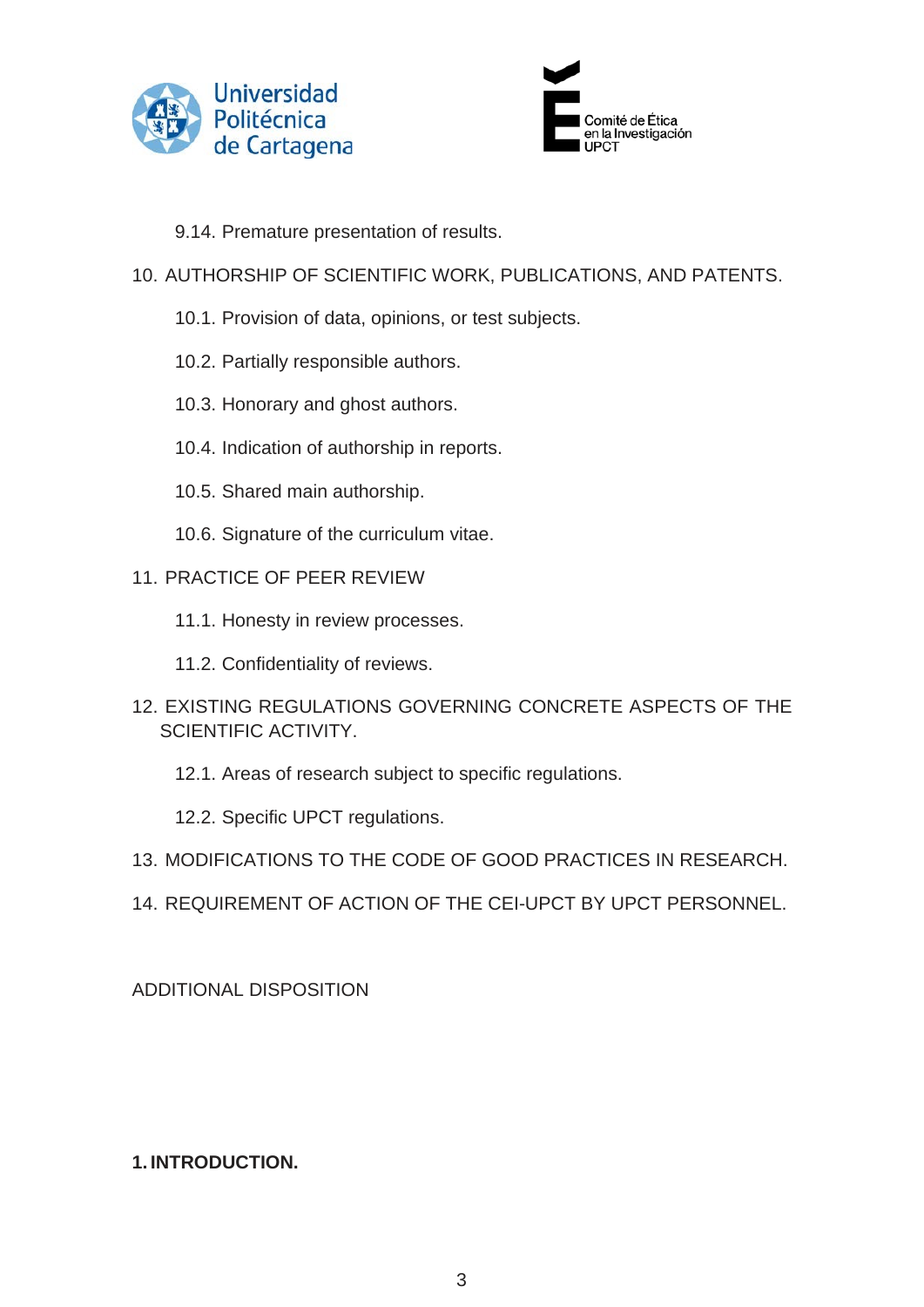



The Universidad Politécnica de Cartagena (henceforth UPCT), amongst its essential functions, gathered, among others, in Article 2 of its Statutes, takes on scientific research and the transfer of its results, as well as the training of researchers and support staff to both tasks, considering the specific features of each of the fields of knowledge. The decisions in matters of research and innovation must take into account the principles on which the European Union is based, namely, respect for human dignity, freedom, democracy, equality, the Rule of Law and the respect for human rights, including the rights of minorities.

As a tool to move towards achieving these goals and as an ideal framework into which different scientific practices must fit so as to ensure that the practice of Scientific Research in the UPCT is rigorous, ethical, honest, respects the rules and is responsible; the present Code of Good Practices in Research is established.

This Code has been prepared by the Committee for Ethics in Research of the UPCT (henceforth CEI-UPCT) and following its approval by the Research Commission and subsequent ratification by the UPCT Governing Council, the UPCT staff and associated organisms that develop their research activities of whatever nature shall be free to adhere to it.

#### **2. OBJECTIVES AND SCOPE.**

- Improve the quality of research in all fields.
- Establish mechanisms to ensure the honesty, responsibility, traceability, and rigour of research.
- Acquire good scientific practices in the training stage of researchers.
- Implement good practices in the planning, execution, and presentation of all research work.
- Foster the transfer and protection of research results through the reglementary channels established by the institution.

The Code of Good Practices is a complementary instrument and not a substitute for the existing legal regulations.

#### **3. GENERAL PRINCIPLES.**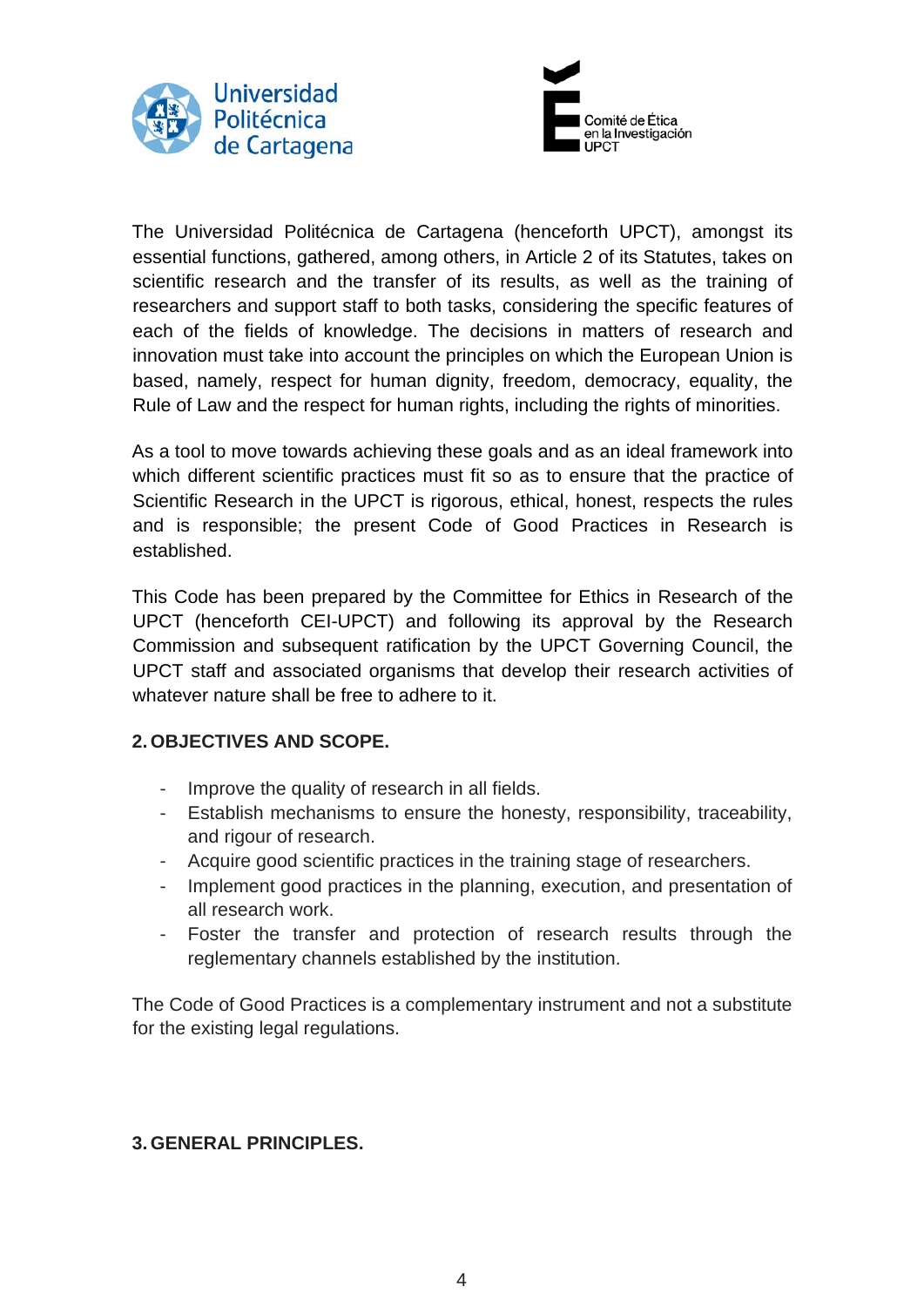



#### **3.1. Honesty and Responsibility.**

Researchers are responsible for their own practices; they must also report and combat any cases of fraud, falsification or plagiarism that comes to their knowledge.

#### **3.2. Rigour.**

Research must be carried out following well projected work protocols and which, if necessary, can be examined and understood by any other field researcher.

#### **3.3. Justice.**

The principle of justice must be respected, in the sense that the benefits and drawbacks of the research shall be equally distributed amongst all the groups and classes in society, considering and minimising the inequalities that may occur with regard to sex, socioeconomic status, culture and ethnicity considerations.

#### **3.4. Conflicts of interest.**

In the event of a conflict of interest, a researcher must abstain from participating in a project, review process, or any other activity in the scope of science, following the norms established by the institution responsible for the activity.

For the purposes of this code, a conflict of interest will be understood to exist when the researcher intervenes in decisions related to matters in which interests of the public job position concur with their own private interests, or those of their direct family, or interests shared with third parties. Specifically, a conflict of interest will be understood to exist when a researcher finds himself in any of the circumstances outlined in the Public Sector Legal System.

#### **4.STAKEHOLDERS INVOLVED IN THE RESEARCH PROCESS.**

Every person linked to the University through a contract or grant for the purpose of acquiring any type of training shall be assigned a tutor, in order to be integrated into a Research and Development Group or into a Research Institute, in accordance with the provisions of the University Statutes.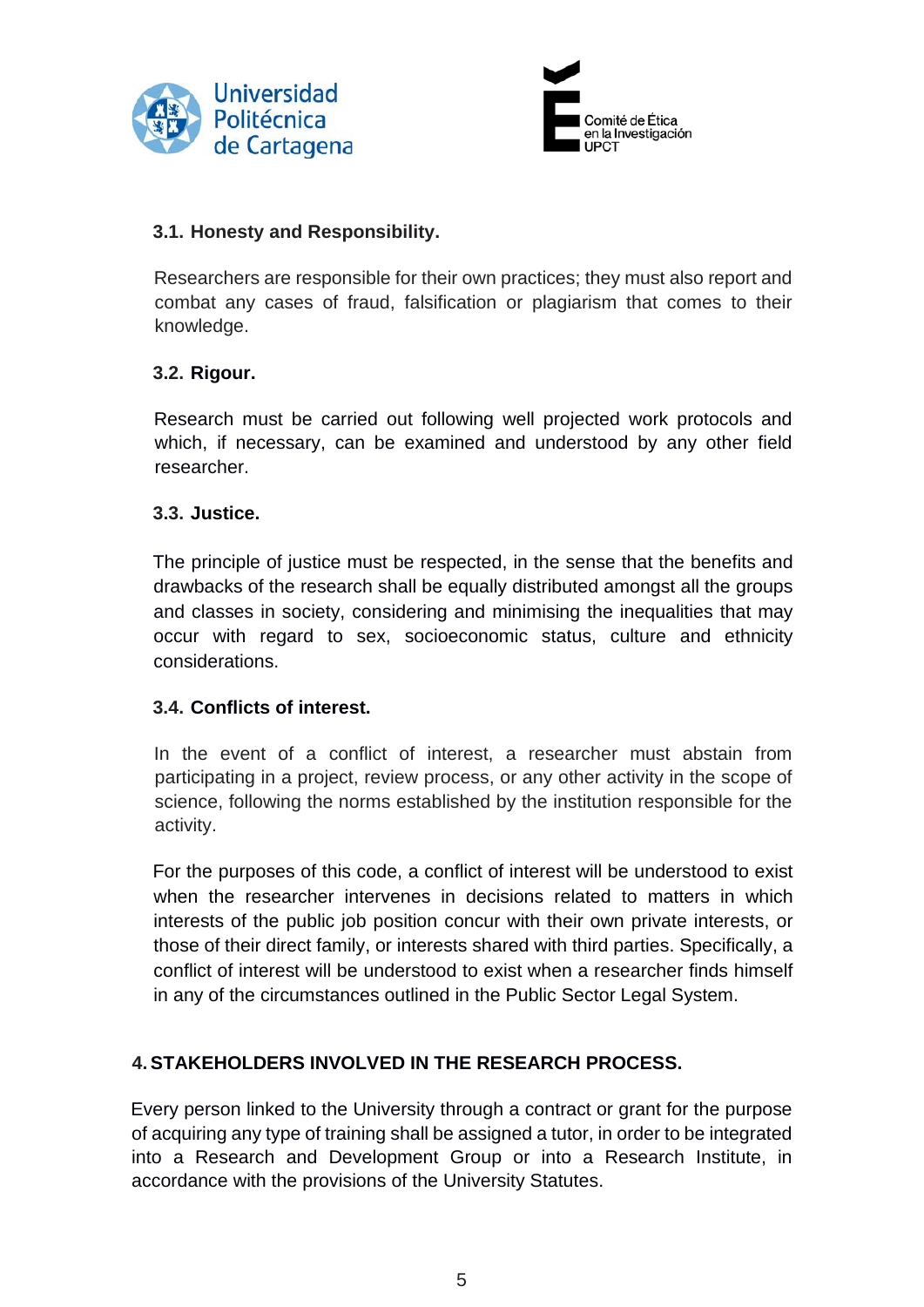



This person must promote a work atmosphere in which the members of the Group can be trained and develop their aptitudes, and which fosters the exchange of knowledge.

The persons in charge of Groups and the Principal Researchers of projects and research support are obliged to meet the requirements established in the corresponding call, as well as the UPCT's own regulations, laws, and dispositions.

#### **5. SUPERVISION OF TRAINEE RESEARCH STAFF.**

Supervision of research is a key way for experienced researchers to share and transmit their knowledge and values to researchers who are in the early stages of their careers.

## **5.1. Obligations of the director(s) and/or tutor(s).**

- a) Take responsibility for the training process.
- b) Facilitate adequate means and scientific surroundings to the trainee researcher or to the support staff.

c) Ensure that the research is carried out in accordance with the terms and conditions designed by the funding entity, and known by the UPCT.

d) Inform on the workplace health and safety regulations, urging their compliance.

e) Impress upon the trainee researcher/ support staff to follow the Code of Good Practices in Research and to be critical when assessing their work.

f) Carry out their work in such a way as to constitute an example for the trainee researcher to follow.

g) Recognise the work of the trainee researcher and be rigorous and fair in authorship of publications.

#### **5.2. Obligations of trainee research staff.**

- a) Be fully integrated in the project assigned for their training.
- b) Follow the advice and recommendations of the tutor and inform him of their possible initiatives and advances in their results.
- c) Recognise the contribution of the tutor in the oral or written dissemination of their results.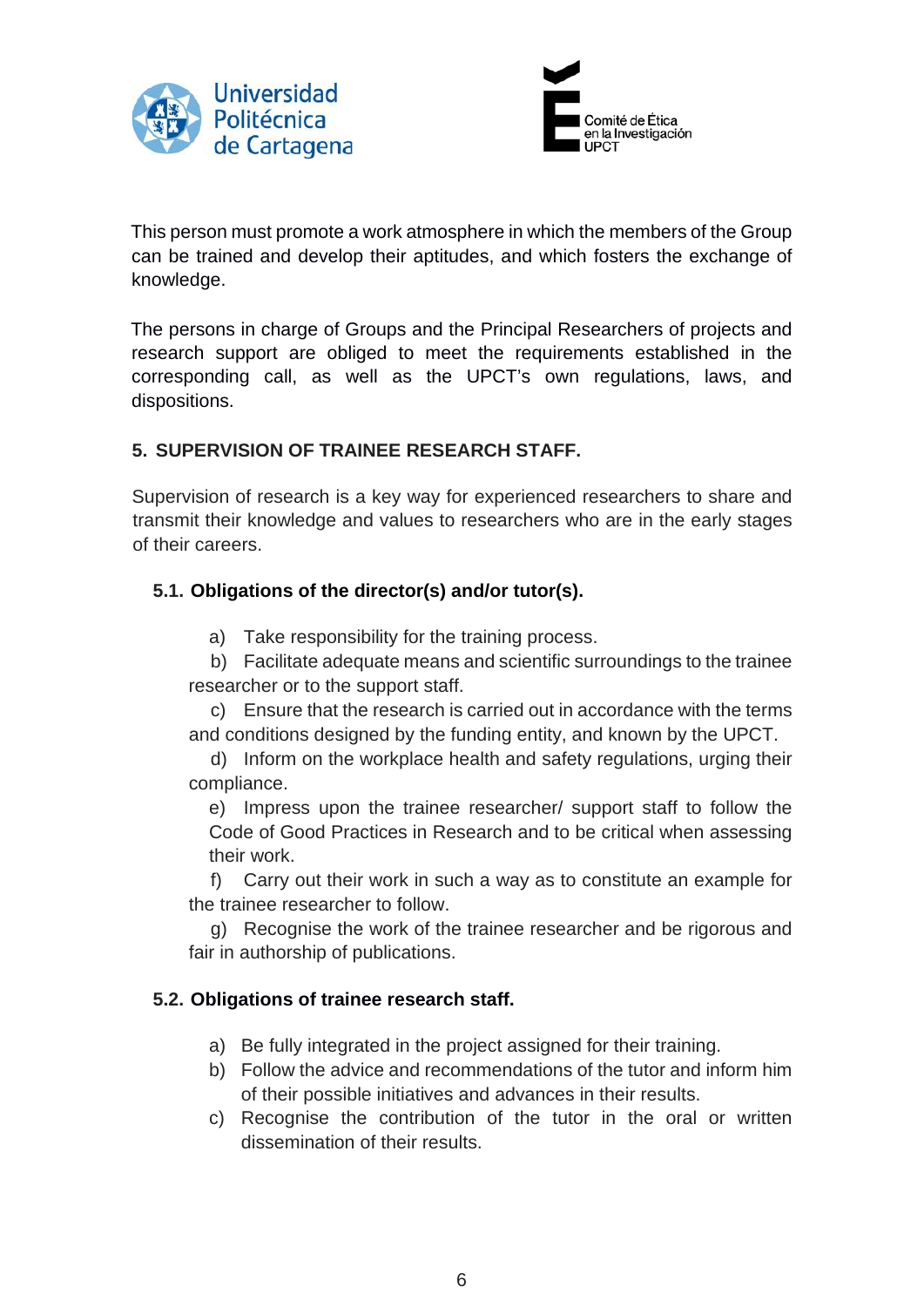



- d) Respect and value the management, administration work and tasks related to the research activity, as well as making good use of the material means and facilities available.
- e) Know and comply with the regulations established by the UPCT, especially in matters of health and safety, economic management, leave and holidays.
- f) Be informed of and follow the safety regulations and procedures, as well as respecting the Code of Good Practices in Research.
- g) Sign the commitment document together with the thesis director and tutor on the supervision functions of doctoral students in the manner established in the International Doctoral School.
- h) Carry out the research activities and their own study in line with their status as trainee researchers and with the dedication and harnessing required, as well as participating in the monitoring procedure for doctoral theses.
- i) Act ethically when informing of the results obtained in the course of the doctoral thesis.
- j) Maintain in secret the data and information that they are provided with or is revealed to them, and which may be considered confidential information.
- k) Inform the thesis director regularly of the evolution of the work, the results obtained, the problems that may arise in its development, and consider the comments and suggestions that the director may make.

# **5.3. Rights of the trainee research staff.**

a) Receive quality training in research, which promotes scientific excellence and attends to fairness and social responsibility.

b) Have a tutor who orients their training process and/or a director and, if applicable, a codirector, with contrasted research experience, who supervises the carrying out of the doctoral thesis.

c) Participate in programmes and calls for research training help and for national and international mobility.

d) Participate in the training activities organised in the master's degree or doctorate programme required for their research training.

e) Apply for, with reasons, a change in thesis director, to take the doctoral thesis part-time, an extension in presenting the thesis, or temporary leave from the doctorate programme, in accordance with the terms established in the regulations in force.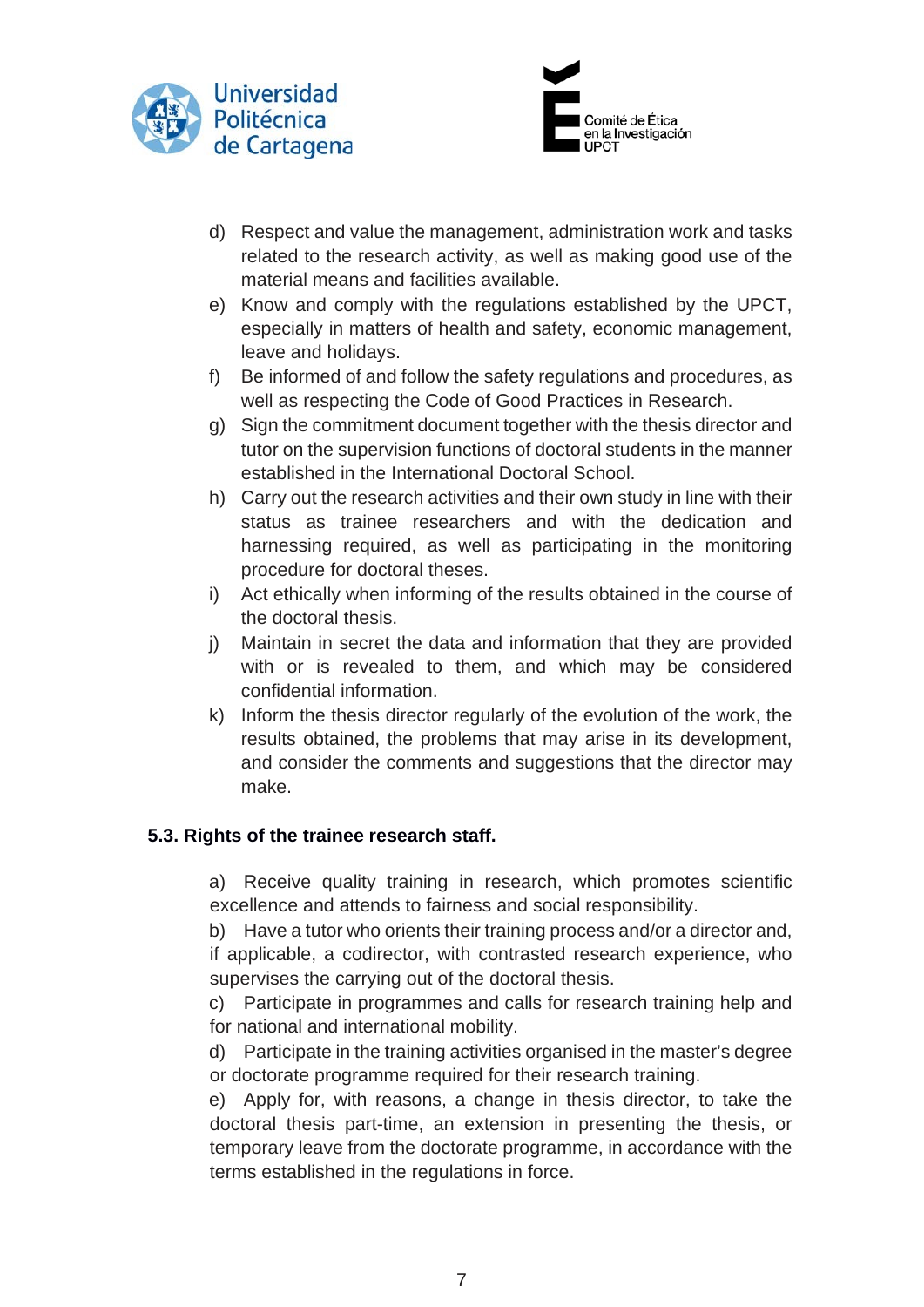



f) Be considered, with regard to representation rights in the governing organs of the University, as a trainee researcher, in compliance with that established in the legislation in matters of science and research.. g) Be recognised as the holder of intellectual or industrial property rights that may correspond to them under the legislation in force and appear as co-author in all the work, articles, or communications in which the doctoral student has participated relevantly in the research work.

# **6. RESEARCH PROTOCOL.**

#### **6.1. Formulation of the research project.**

All the research projects that are being carried out must be known to the University, and in turn, have all the required authorisations, in view of the nature of the project.

Experiments and observations must be carefully designed with rigour and intelligence, ensuring the best use of the resources available and complying with the regulations regarding work and the prevention of work risks in the laboratory that exist at any time.

#### **6.2. Exceptionally urgent research.**

When determined circumstances demand the establishment of research to be started immediately, the start of the activities must equally be supported by an action protocol, albeit simplified.

As soon as is possible, these protocols must be reviewed and processed according to the procedures required for regular protocols.

#### **6.3. Collaboration on projects.**

When collaboration is foreseen between different research groups from one or several institutions on a research project, the scope and terms of the combined collaboration, the determination of the custody and storage of the data or samples obtained, and in the case of possible commercial implications, the matters pertaining to funding and conflict resolution must all be formalised in writing.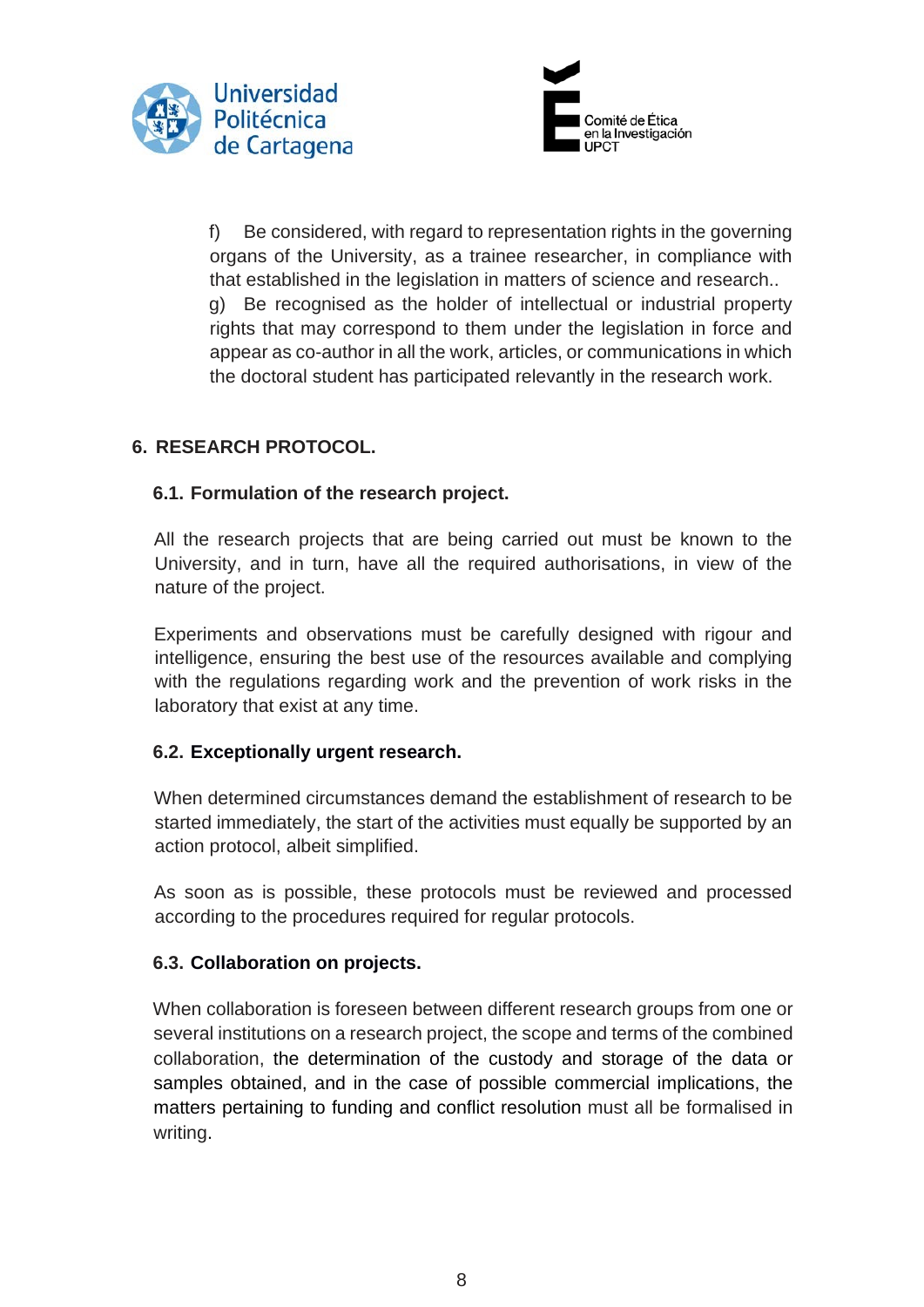



In multidisciplinary research projects in which professionals with different research priorities and procedures participate, it shall be necessary for the participants to accept the need for common ethical interests, gather the data responsibly and administer them consistently, protecting the rights of both the social community as well as the professional integrity in research circles.

## **6.4. Responsibility in the use and administration of resources and infrastructures related with research.**

The UPCT shall support the research activity and the transfer of its results by means of dedicating part of the budget to expenses related with fostering research, as well as the acquisition and maintenance of the scientific infrastructure.

The material resources assigned to research must be used effectively and efficiently, administered correctly and responsibly to achieve the objectives foreseen, and generate the greatest possible degree of confidence in the society.

The facilities and scientific equipment must be adequate to carry out the planned research activities.

Both the researchers and the collaborating staff must follow, in the use of the resources, criteria of responsibility, economy and effectiveness, in accordance with workplace health and safety regulations, and respecting the environment.

Any equipment that is used in research activities must be subjected to preventive maintenance to ensure user safety. The researchers shall not make changes or alterations in the facilities without the knowledge and authorisation of the UPCT.

## **7. MANAGEMENT AND USE OF THE DATA AND MATERIALS RESULTING FROM RESEARCH.**

In general, and notwithstanding what is stipulated in the projects that are developed under the auspices of agreements with other institutions, the research carried out in the UPCT shall fulfil the following criteria in matters of management and use of the data acquired in the course of them.

#### **7.1. Plan for data collection and conservation.**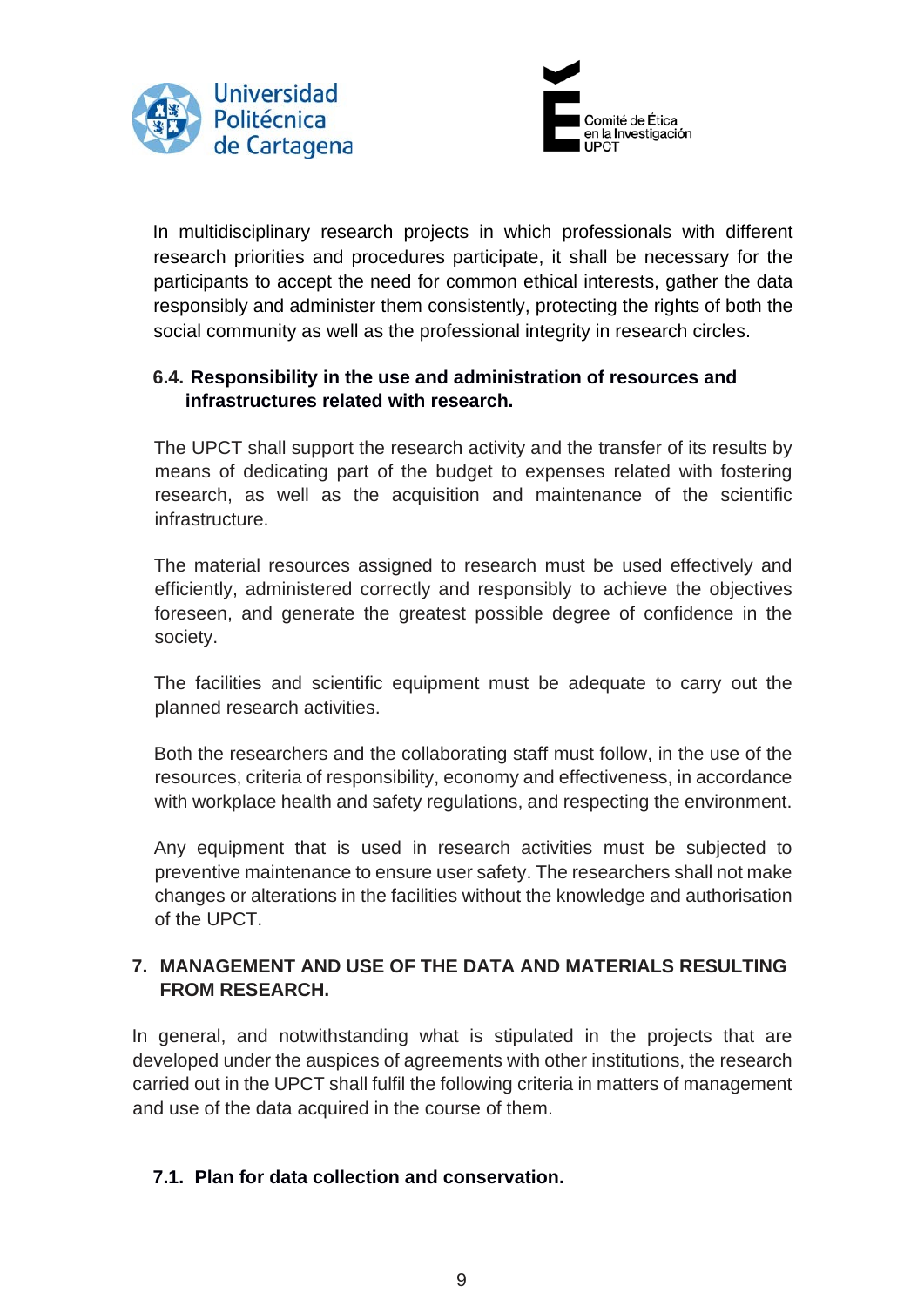



Every research protocol must contemplate the system for data collection, registers and material resulting from executing the research, as well as the plan for their custody and conservation.

## **7.2. Register of data and rectifications.**

All the data, with no exceptions, that result from the experiments or observations of the research must be collected. This information must remain permanently registered in data bases, laboratory notebooks or in any other relevant format, and in conditions to be reviewed by third parties. The registers shall also include the changes, errors, negative, unexpected, or discordant results, as well as the person who carried them out or observed them.

#### **7.3. Conservation of data and samples.**

All the primary and original information, as well as the digital, biological, or chemical material stored as a result of any research, must be conserved in secure conditions, for periods of time that shall vary depending on the nature of the research.

#### **7.4. Custody and access to the data gathered.**

All the persons who are part of the research team must be able to access the data obtained and their interpretation. The person in charge of the research shall have a register of data (logbooks, data bases, etc.) and of custody of samples, the access to which must be in conditions to be put at the disposition of third parties.

#### **7.5. Ownership of the data and samples.**

All the primary documentation (data collection logbooks, data bases, etc.) and the material obtained in the course of the research is the property of the institution to which the person in charge of the project is linked.

A researcher who changes institution may obtain from the person in charge of the project a copy of part or all of the registers, when specific clauses contained in the project do not impede it.

When the person who changes institution is the person in charge of the research, this transfer of materials shall be performed with prior authorisation of the institution of origin and under their responsibility and supervision.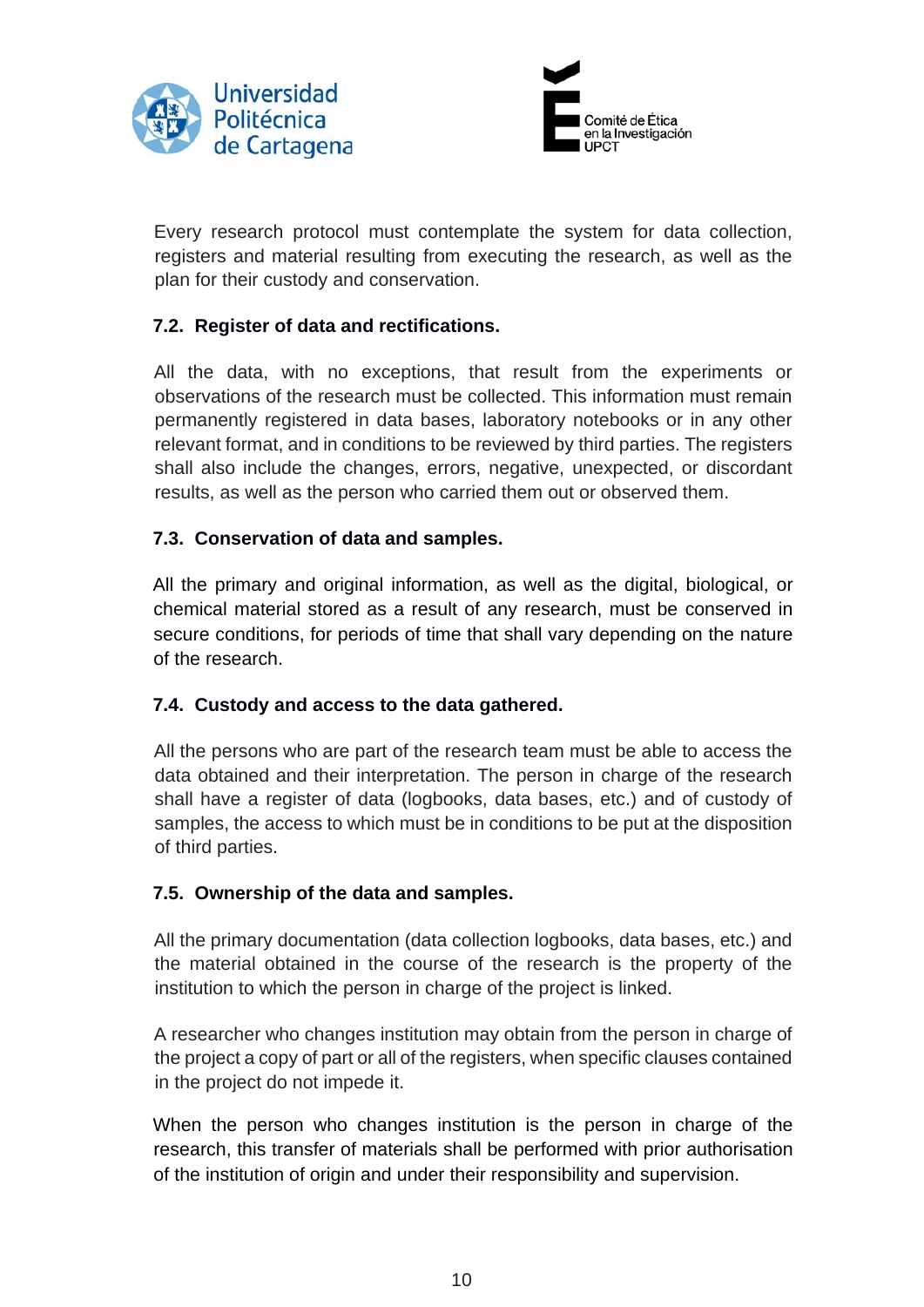



#### **7.6. Use of data and samples by third parties.**

The data and the materials resulting from research work must have the condition of being public and be in conditions to be shared with third parties, with the exception of those cases in which a priori restrictions have been established or legal restrictions exist for their publicity or distribution. Ceding the materials shall require the prior knowledge of the use that the person applying for them is intending to make of them, the knowledge of the application by the research team and a transfer protocol with the approval of the person in charge of the research.

#### **7.7. Protection of personal data.**

Processing personal information must follow the directives of the General Data Protection Regulation (GDPR) approved by the European Union (R2016/679) regarding the protection of natural persons with respect to the processing of personal data and to the free circulation of this data, as well as the Organic Law 3/2018 of 5 December, for the Protection of Data and Guarantee of Digital Rights.

#### **8. RESEARCH PROJECTS SPONSORED BY INDUSTRY AND OTHER FOR-PROFIT ENTITIES**.

Research projects sponsored by industry and other for-profit entities must feature in a written agreement of conformity with the following premises:

- The public interest must come first in the exchange or transfer of knowledge and technology with private entities.
- When the research staff who participate in a project promoted by industry contribute essentially in its design and execution, the necessary agreements shall be established with the promoting entity so that the University can exercise its rights on industrial and intellectual property.
- The researchers must protect the intellectual freedom of their projects, avoid disproportionate confidentiality commitments or unjustified restrictions in the publication of the results obtained.
- Agreements must be made with total transparency.

#### **9. PRACTICES FOR PUBLICATION, PROTECTION, AND DISSEMINATION.**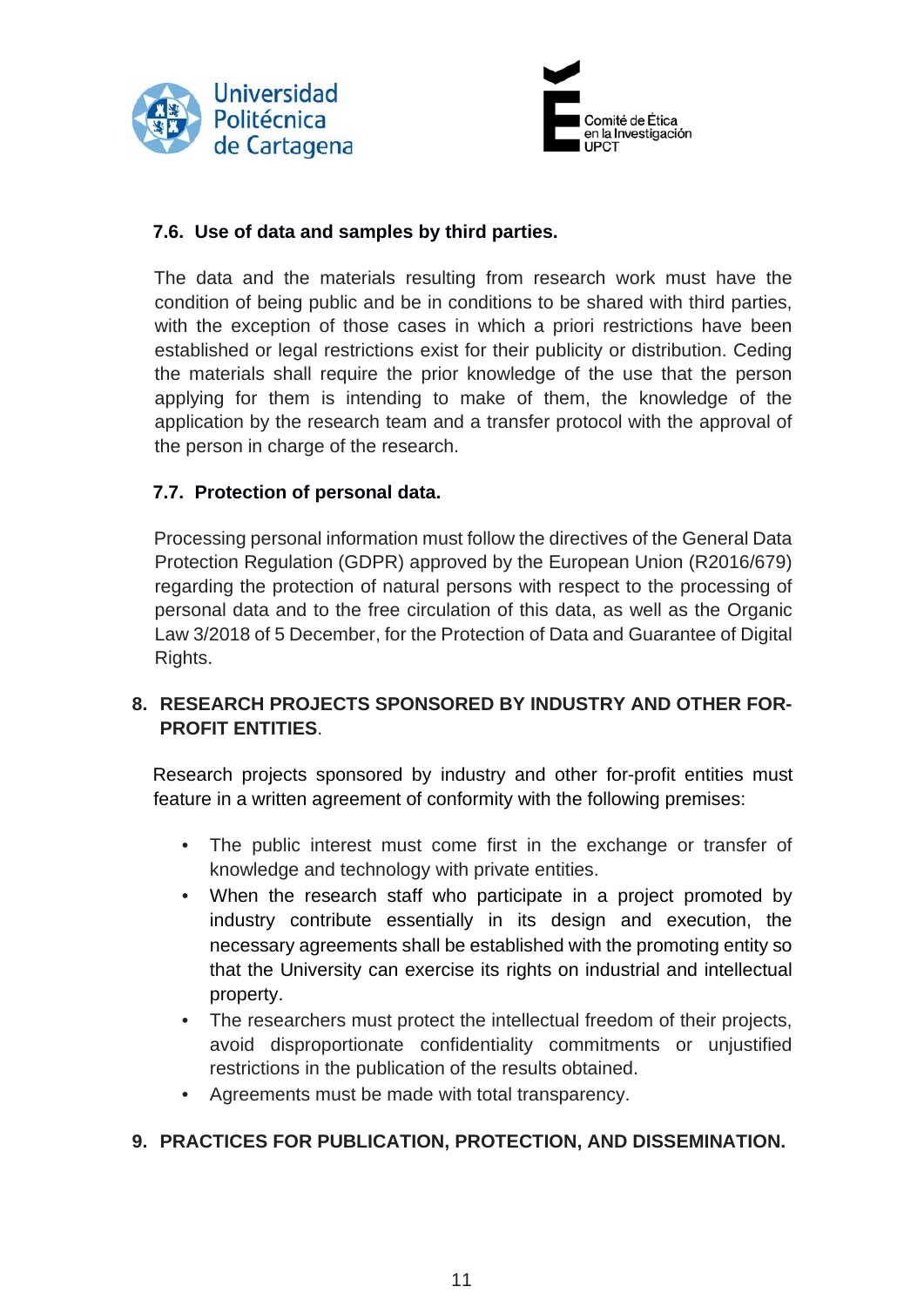



## **9.1. The publication as the product of the research process.**

The dissemination and publication of the original and unpublished results in journals and other peer-reviewed media is a fundamental activity in any research work, given that it is the means to make the scientific community participate in and subject the results obtained to review.

In this terrain the University encourages the research staff to follow the best practices in publishing, as detailed in the directives of:

- The Publication Ethics Committee (http://publicationethics.org/)
- The International Committee of Medical Journal Editors (http://www.icmje.org/)
- The council of Science Editors [\(http://www.councilscienceeditors.org/\).](http://www.councilscienceeditors.org/)
- Open Science: <https://www.openaire.eu/>

In this sense, it is recommended to make use of the UPCT institutional repository, which is totally compatible with traditional scientific publishing, but which seeks to facilitate a much broader dissemination.

#### **9.2. Responsible research and innovation.**

Responsible research and innovation supposes anticipating and assessing the possible implications and expectations of society with respect to the research and innovation, with the aim of fostering the design of research and innovation which is inclusive and sustainable.

#### **9.3. Oral communications.**

In oral communications on the content of research, the same standards of honestly must be followed as in publications, avoiding exaggerating the relevance and practical applicability of the results.

#### **9.4. Revision of errors.**

In the event of errors being detected in the content of a publication, they must recognise said errors, preferably in the same medium in which it was originally published. The retraction of the whole publication shall be necessary in the event of serious errors.

#### **9.5. Protection of results with a possible commercial interest.**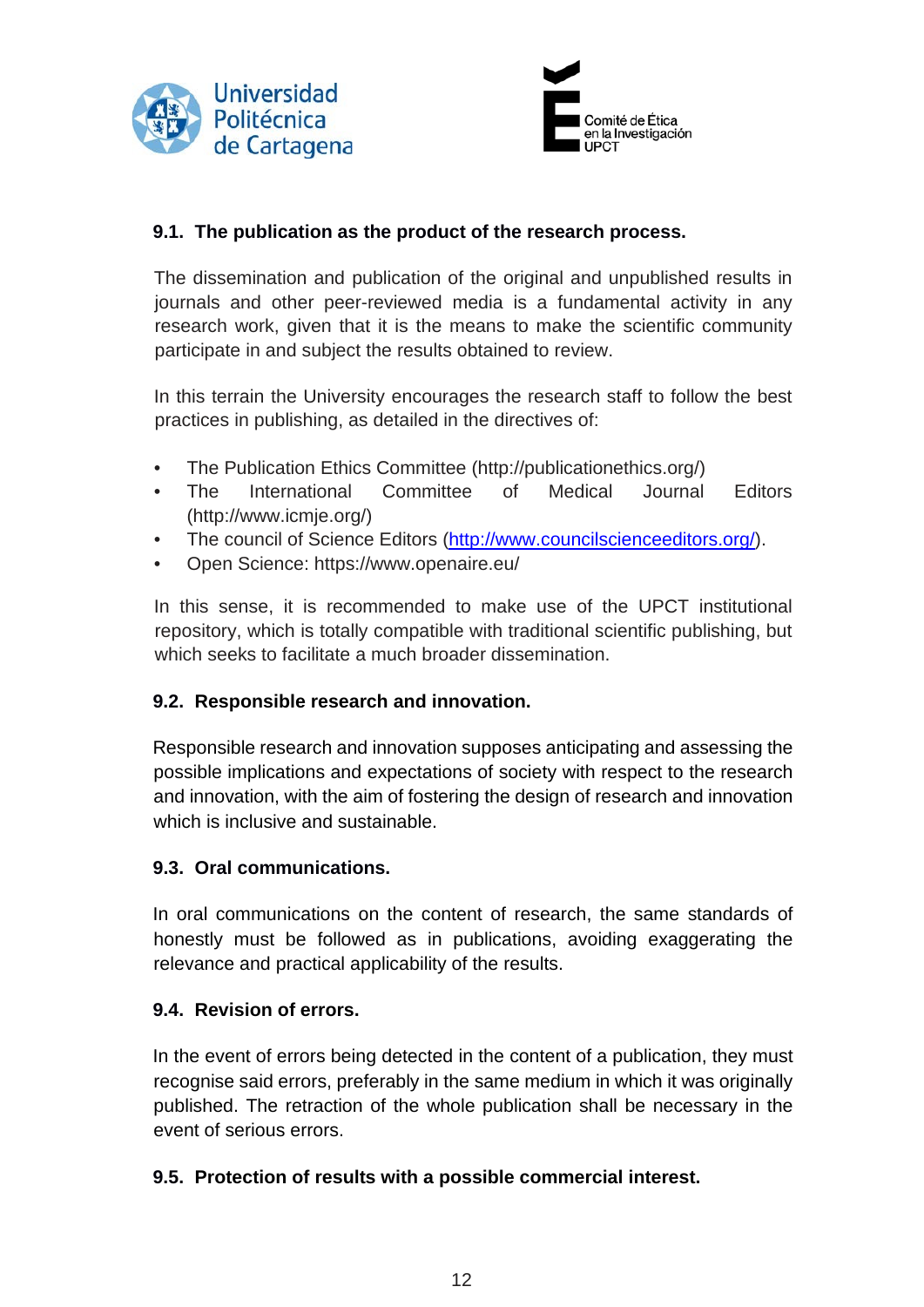



If the results obtained in research may lead to inventions or applications that are potentially susceptible to being protected due to their commercial interest, the person in charge of the research project has the obligation to communicate that to the UPCT services and to manage the publication of the results in scientific journals taking this possibility into account.

## **9.6. Unpublished results.**

Not publishing, or excessive delays in doing so, of the results of research carried out with public funding, may constitute a form of misuse of resources, except if said delay is related with the legal protection of the results obtained. The publication of results from clinical trials in which persons have participated constitutes an ethical imperative.

## **9.7. Fragmented publication.**

Fragmented publication of parts of the same work shall be avoided, except for reasons of length or if so required by editors. The whimsical fragmenting of a research unit for publication is not considered acceptable.

#### **9.8. Repeated publication.**

Duplicated or redundant publication is considered an unacceptable practice, except for that related to publications of reviews or brief communications in congresses, conferences, or similar events.

#### **9.9. Bibliographical references to third parties.**

Both in publications as well as in patent dossiers or utility models, it is necessary to include a reference to all works directly related with the research and, in turn, avoid unjustified or honorific references.

#### **9.10. Acknowledgements.**

The acknowledgements section of a publication must be strict. The persons or institutions alluded to have the right to decline from being mentioned. The same practice is applicable to mentions referred to personal communications.

#### **9.11. Institutional credits and help.**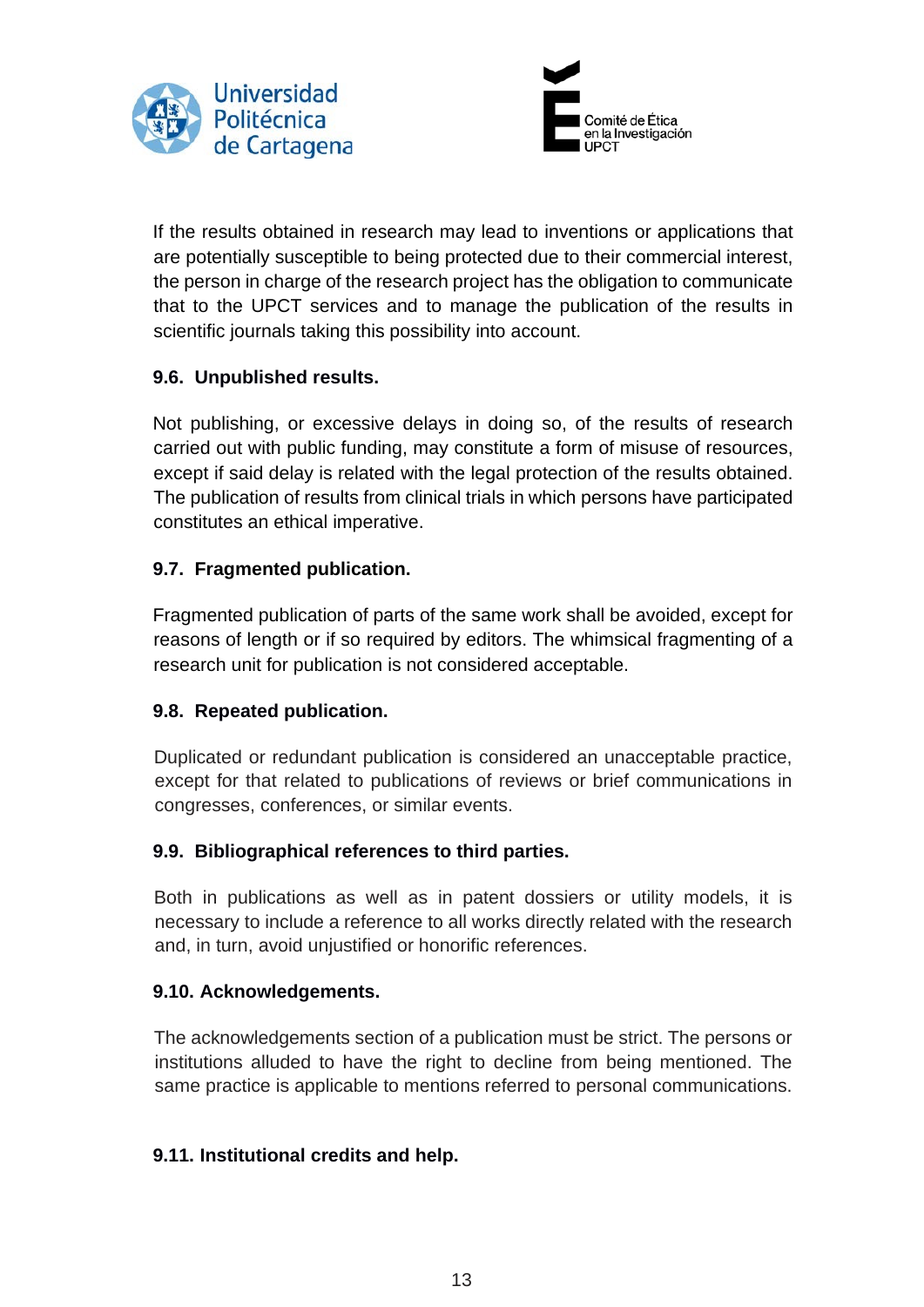



Both in communications to congresses and other types of prior presentations and in the definitive publication of results, the following must be declared and acknowledged explicitly, unless they have declined from being mentioned:

- The institutions or centres that the authors of the work belong or belonged to and the place where the research has been carried out.

- The independent ethics committees which supervised the research protocol, as well as the specific permissions obtained, whenever this is the case.

- The grants, financial help, or economic sponsorship received to carry out the research.

#### **9.12. Publications in open access.**

Publications in open repositories shall meet the same criteria as the other means of publication and always in agreement with the institutional policy. In this sense, in 2006, the UPCT adhered to the Berlin Declaration on Open Access to Knowledge in the Sciences and Humanities, which favours and promotes publication models that advocate for free access to the scientific and academic production generated by researchers.

#### **9.13. Presentation in media.**

The presentation of results through mainstream media must always include an explanation of an informative nature or a part of the presentation adapted to unspecialised audiences. In this type of public presentations, the name of the authors must always be associated with their institutions and, whenever possible, the grants and help received shall be mentioned.

Researchers are responsible for the veracity, reliability and objectivity of the information that they communicate, ensuring that it is rigorous and has sufficient scientific basis. The expression of personal opinions must not be confused with the posture of the University if it has one.

#### **9.14. Premature presentation of results.**

In general, the premature presentation of results must be avoided. Only public utility reasons could justify this type of presentation.

# **10. AUTHORSHIP OF SCIENTIFIC WORK, PUBLICATIONS, AND PATENTS.**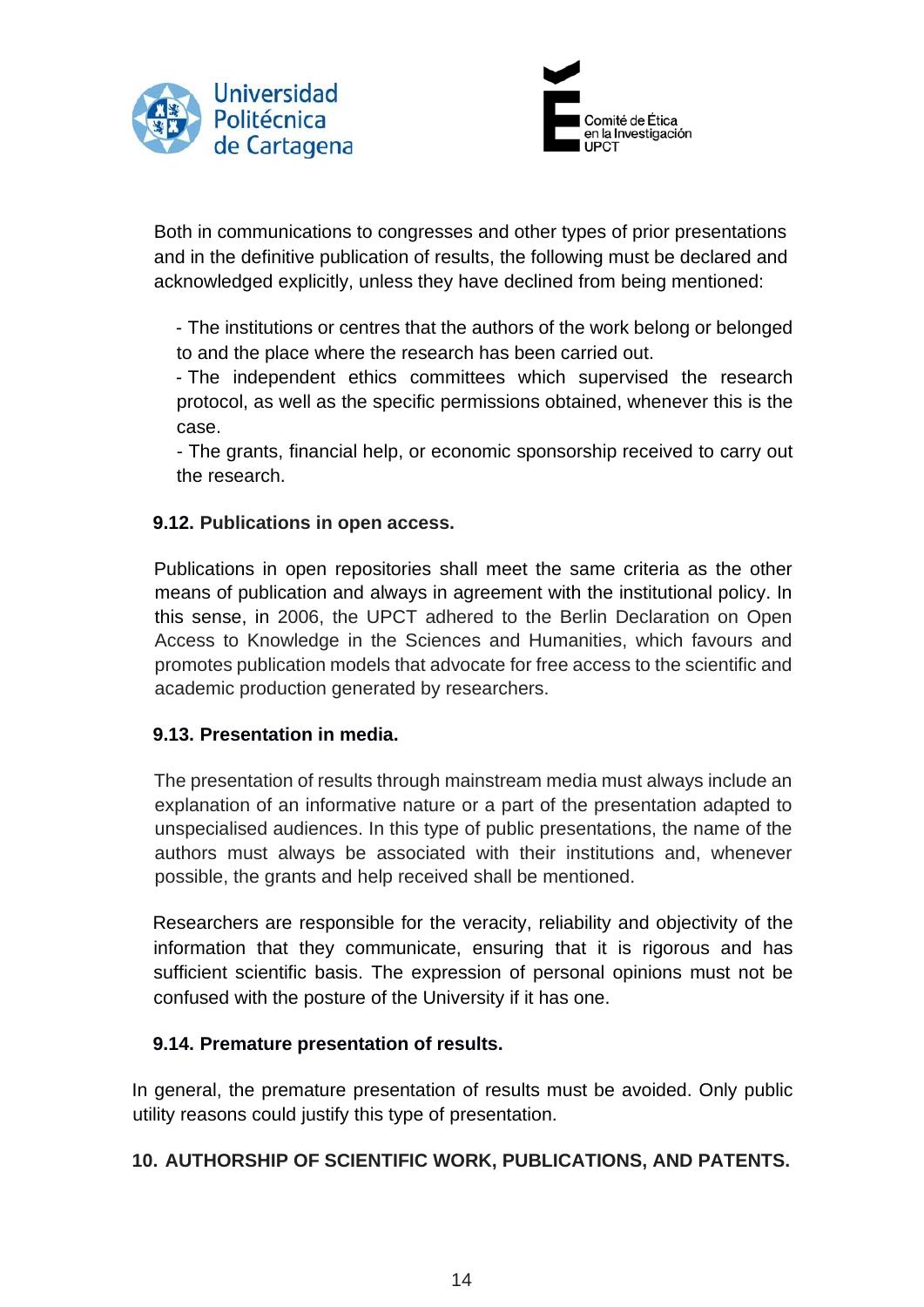



The condition of author does not depend on belonging to a profession or certain hierarchical position, but to the contribution to the research that gives rise to said work, publication, or patent.

The order of authors must be set out according to the accepted guidelines in the discipline of the work, which must be previously known to all the authors. The work and the contributions of collaborators and support staff must be appropriately recognised. Likewise, any conflict of interest must be made public.

In order to be an author of a publication or patent, it is necessary to satisfy the following conditions:

- Have participated substantially in the creative process, i.e., in conceiving and designing it, or in the analysis and interpretation of the data and the final discussion based on the background to the topic.
- Have contributed in the preparation of the resulting communications, reports, or publications.
- Be able to present in detail the personal contribution to the research and to discuss the main aspects of the research as a whole.

#### **10.1. Provision of data, opinions, or test subjects.**

Merely participating in obtaining the resources or in gathering data such as, for example, supplying routine data or providing test subjects does not necessarily justify being an author.

#### **10.2. Partially responsible authors.**

In general, all the authors referred to in a particular publication must know its text and be responsible for its content.

#### **10.3. Honorary and ghost authors.**

The person linked to the Research group who, due to their hierarchical position or labour relation, requests to appear as an ex oficio author, contravenes academic freedom and commits an act of injustice, when not an abuse of authority.

Conversely, the omission of the name of any person who has made proven contributions in line with the criteria detailed in section 10.1, supposes an act of misappropriation of intellectual property on the part of the rest of the authors.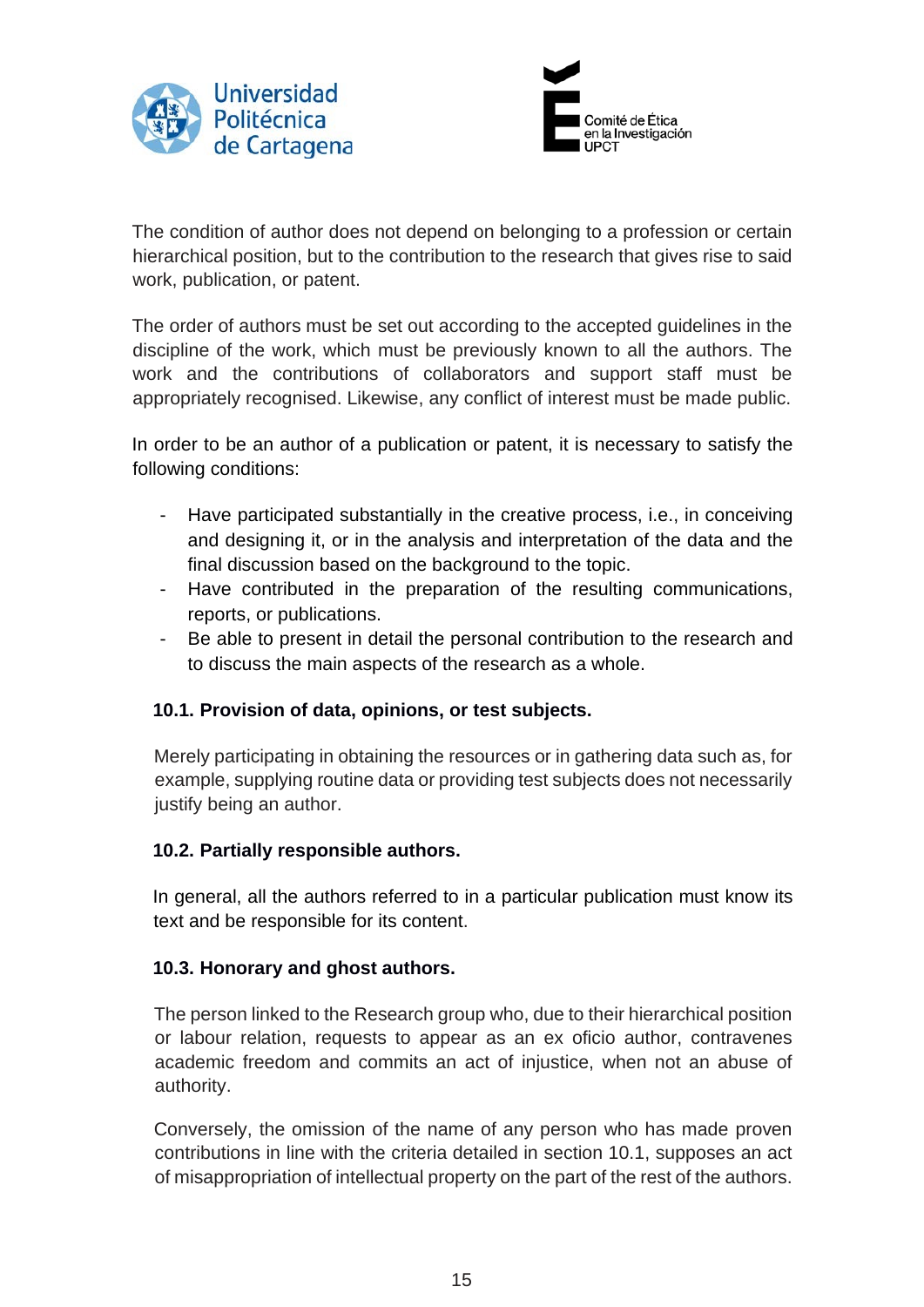



#### **10.4. Indication of authorship in reports.**

The edition of memories, work, or technical reports or any other written documents directed to third parties, must always include the list of the persons authoring the research or inquiry, the institution that they depend on and the grants received, all expressed in the same terms as in a scientific publication or a patent.

#### **10.5. Shared main authorship.**

When in a work two or more authors have dedicated the same effort and shared the main labour in preparing the manuscript, they shall have the same consideration as first authors. Said circumstance shall be explicit in the original publication.

#### **10.6. Signature of the** *curriculum vitae***.**

When preparing the personal *curriculum vitae*, the author is responsible for the veracity of its content. When it is a collective curriculum vitae, it is enough that it is endorsed by the person in charge of the group or the person in charge of presenting the application.

#### **11. PRACTICE OF PEER REVIEW**

The preferential method used by the scientific community to examine and assess research projects, *curricula vitae*, diverse merits, and written work is peer review, since it enables the quality and scientific rigour to be assessed.

#### **11.1. Honesty in review processes.**

Reviews must be objective and impartial, based on scientific criteria, constructive, clear, and precise, as well as sufficiently well argued.

#### **11.2. Confidentiality of reviews.**

The assessment process must be subject to strict confidentiality conditions, both against the persons involved (authors, researchers, etc.) as well as in relation to third parties. Reviewers and editors shall not use the information that they have had access to during the assessment process, without prior, specific, and express authorisation from the author.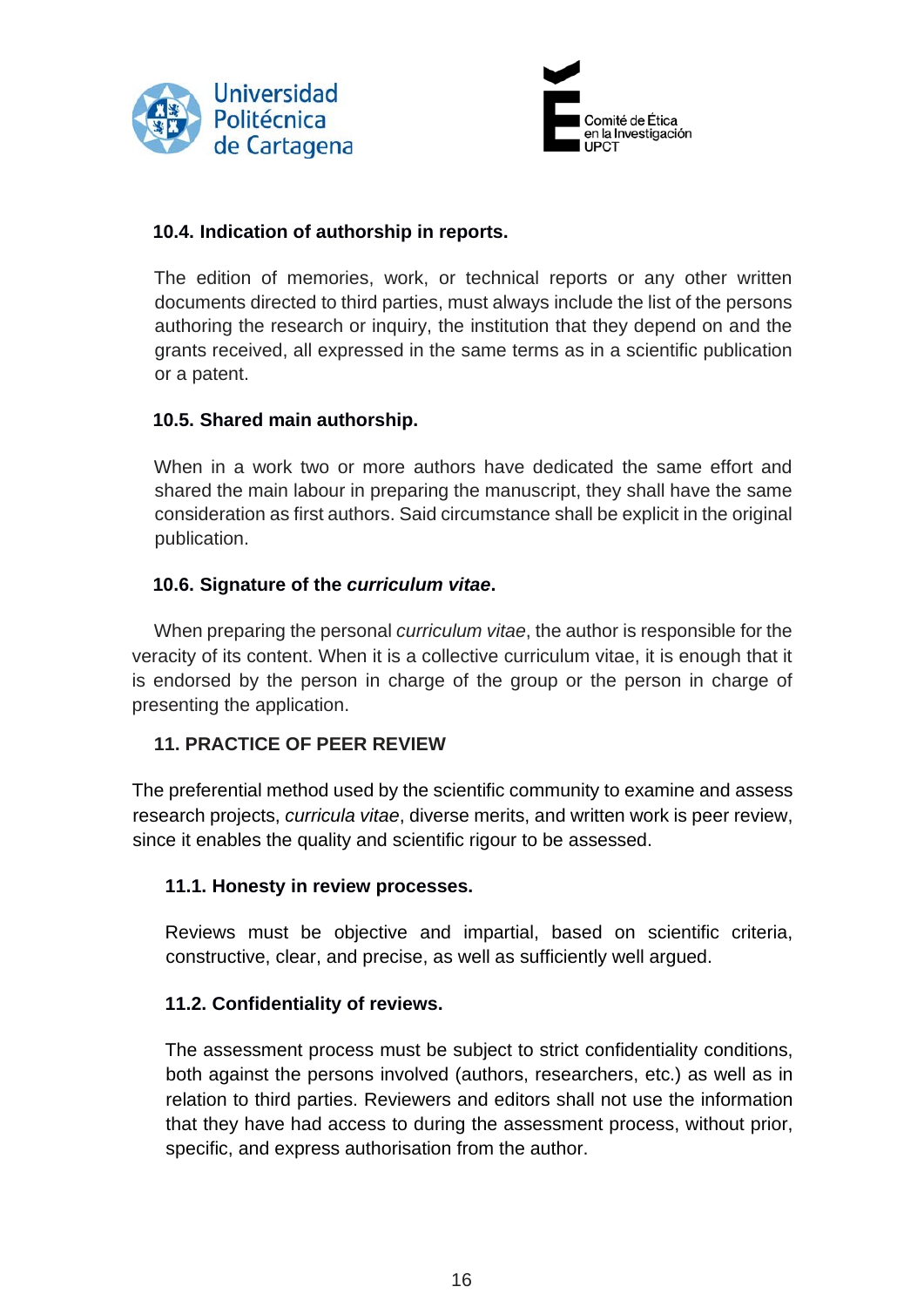



# **12. EXISTING REGULATIONS GOVERNING CONCRETE ASPECTS OF THE SCIENTIFIC ACTIVITY.**

Some aspects of scientific activity are regulated by specific regulations at regional, national, or supranational level. Researchers must know and respect the regulations applicable in their work setting.

## **12.1. Areas of research subject to specific regulations.**

Research relating to, at least, the following topics is currently the object of specific regulations:

- a) Biomedical experimentation in humans or of samples taken from them.
- b) The use of animals in experimentation.
- c) The use of risky microorganisms.
- d) The use of genetically modified organisms.
- e) Research on human beings, their data, or their remains in the scope of Humanities and Social Sciences.
- f) Processes with a possible environmental impact.

# **12.2. Specific UPCT regulations.**

In the UPCT, the research work subject to specific regulations listed in section 2.1 must be authorised by the CEI-UPCT.

# **13. MODIFICATIONS TO THE CODE OF GOOD PRACTICES IN RESEARCH.**

The present Code must necessarily have flexibility and be adapted to the changing reality of scientific and technical research. The Governing Council, the President of the CEI-UPCT or one third of its members shall be able to present proposals to reform the present Code to the CEI- UPCT. The reform must be dealt with in an ordinary session and approved by absolute majority of the members of the CEI-UPCT. Once approved in the Commission, the President of the CEI-UPCT shall remit the reformed Code, for approval, to the UPCT Research Commission, which shall take it to the Governing Council for ratification.

# **14. REQUIREMENT OF ACTION OF THE CEI-UPCT BY UPCT PERSONNEL.**